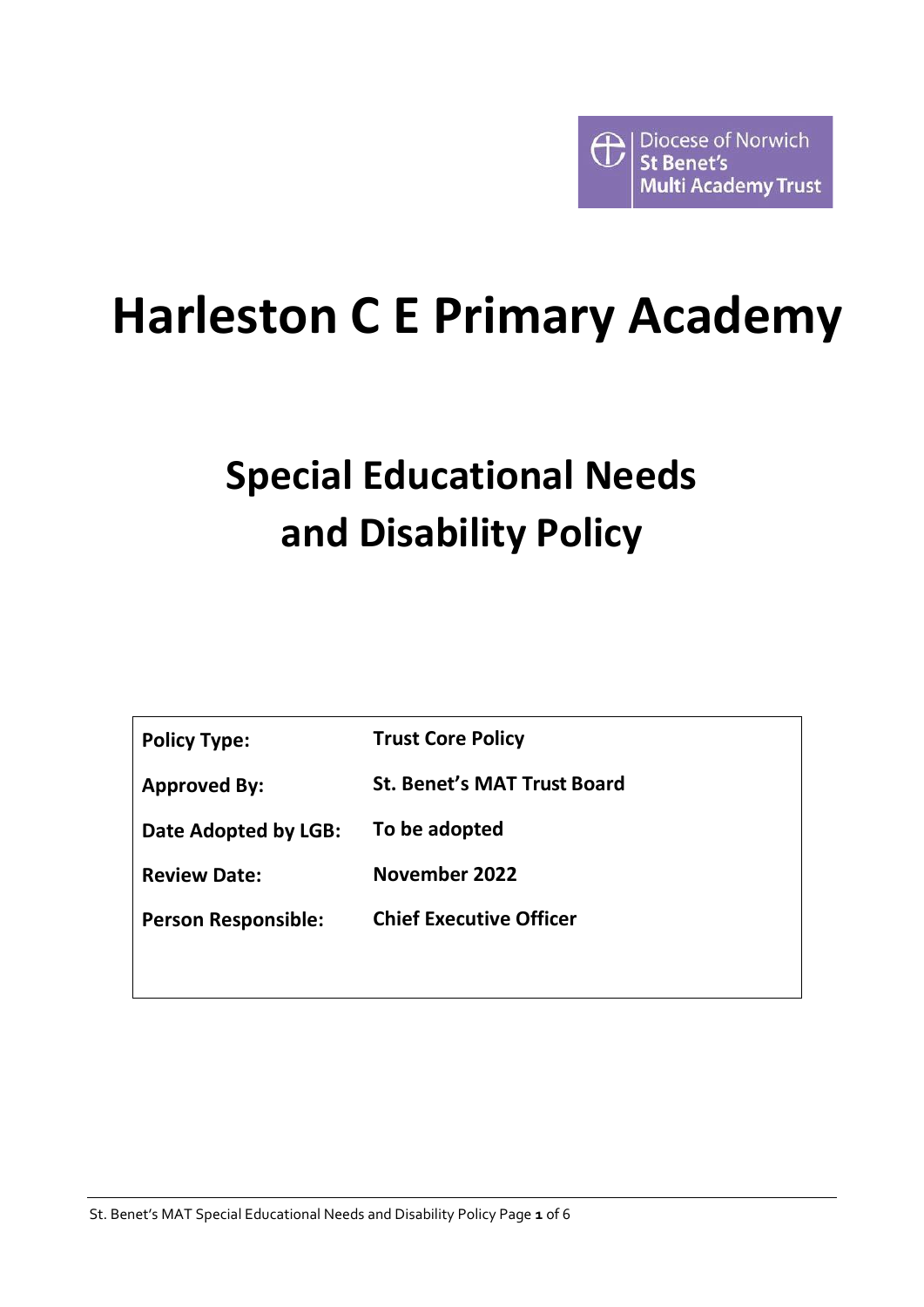#### **Roles and Accountabilities**

The Diocese of Norwich St. Benet's Multi Academy Trust is accountable for all policies across its Academies. All policies, whether relating to an individual academy or the whole Trust, will be written and implemented in line with our ethos and values as articulated in our prospectus. We are committed to the provision of high quality education in the context of the Christian values of responsibility, respect and dignity where individuals are valued, aspirations are high, hope is nurtured and talents released.

A Scheme of Delegation for each academy sets out the responsibilities of the Local Governing Body and Principal / Head Teacher. The Principal / Head Teacher of each academy is responsible for the implementation of all policies of the Academy Trust.

All employees of the Academy Trust are subject to the Trust's policies.

This Policy is incorporating the Special Educational Needs information in compliance with Statutory Instrument: Special Educational Needs (Information) Regulations (Clause 64) and to be read in conjunction with the Academy SEND Information Report (see Appendix 1)

From 1 September 2014, Part 3 of the Children and Families Act 2014, its associated regulation Code of Practice will be in force, and all organisations must have regard to the Code of Practice. Broad areas of SEN are detailed in paragraphs 6.28-6.35 of the Code of Practice:

# https:[//www.gov.uk/government/uploads/system/uploads/attachment\\_data/file/398815/SEND\\_](http://www.gov.uk/government/uploads/system/uploads/attachment_data/file/398815/SEND_) Code\_of\_Practice\_January\_2015.pdf

This Policy document takes account of the Equality Act 2010 and the regulations under the Children and Families Bill September 2014

# **Policy Statement**

All pupils in the St. Benet's family of Academies are entitled to support for their individual needs enabling them to develop skills, knowledge and understanding to ensure they meet their potential.

Harleston CE Primary Academy believes that:

- All pupils with SEND are entitled to a broad and balanced and differentiated curriculum that satisfies their individual learning needs by employing realistic and achievable methods.
- Pupils learning occurs alongside their emotional, physical and spiritual development.
- All teachers within the Academy schools are responsible for meeting the needs of their pupils using Quality First teaching. Teaching Assistants will provide necessary support to facilitate this. All staff will use their "best endeavours" to meet the pupil's needs.
- Parents/Carers play an important role in each Academy supporting their pupils.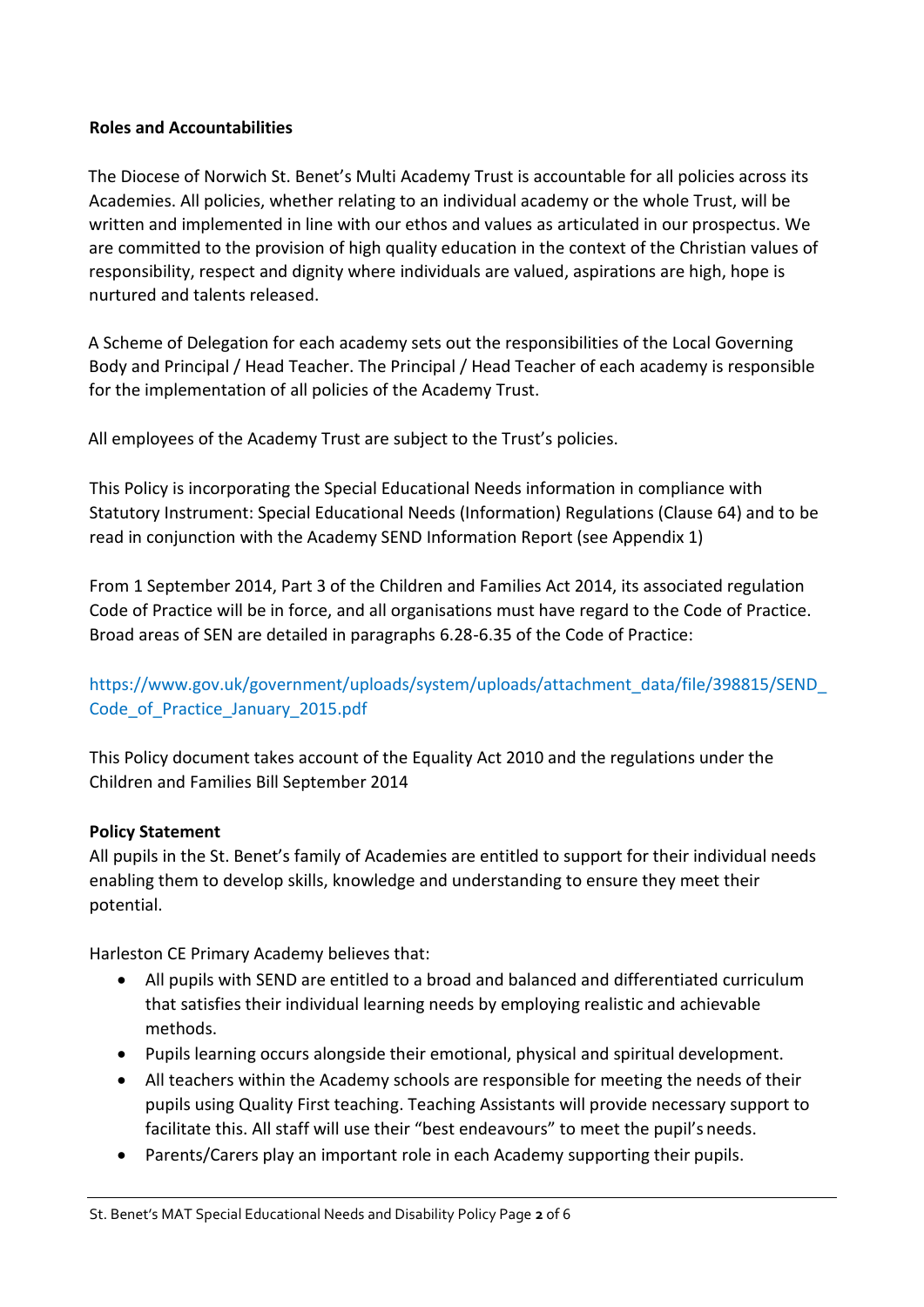- Pupils are expected to be active learners and will be consulted alongside their parents/carers to secure their success within each Academy.
- Pupils should be educated in a happy, caring and stimulating environment where everyone, including parents/carers, feel valued and are confident the pupils can achieve the best outcomes they are capable of.

### **What is a Special Educational Need?**

A child or young person has SEN if they have a learning difficulty or disability which calls for special educational provision to be made for him or her.

A child of compulsory school age or a young person has a learning difficulty or disability if he or she:

• has a significantly greater difficulty in learning than the majority of others of the same age, or

• has a disability which prevents or hinders him or her from making use of facilities of a kind generally provided for others of the same age in mainstream schools or mainstream post-16 institutions. (Code of practice September 2014)

#### **What is Disability?**

The Equality Act 2010 definition is: "A person has a disability for the purposes of this Act if (s)he has a physical or mental impairment which has a substantial and long term adverse effect on his ability to carry out normal day-to-day activities" (Section 1(1) Disability Discrimination Act 1995 )

This definition of disability in the Equalities Act includes children with long term health conditions such as asthma, diabetes, epilepsy and cancer. Children and young people with such conditions do not necessarily have SEN, but there is a significant overlap between disabled children and young people and those with SEN. Children and young people may therefore be covered by both SEN and disability legislation.

#### **Inclusion Statement**

Please refer to the St. Benet's policy on Inclusion.

# **Aims and Objectives of the SEND Policy are**

- To provide curriculum access for all pupils.
- To secure high levels of achievement for all.
- To meet individual needs through a wide range of provision.
- To attain the high levels of satisfaction and participation from pupils, parents and carers.
- To map provision for all vulnerable learners to ensure that staffing deployment, resource allocations and choice of interventions is leading to good learning outcomes.
- To promote pupils' self-esteem and emotional wellbeing to help them form and maintain worthwhile relationships based on respect from themselves and others.
- To provide Continuing Professional Development so that staff will feel they have the expertise to meet the pupil's needs.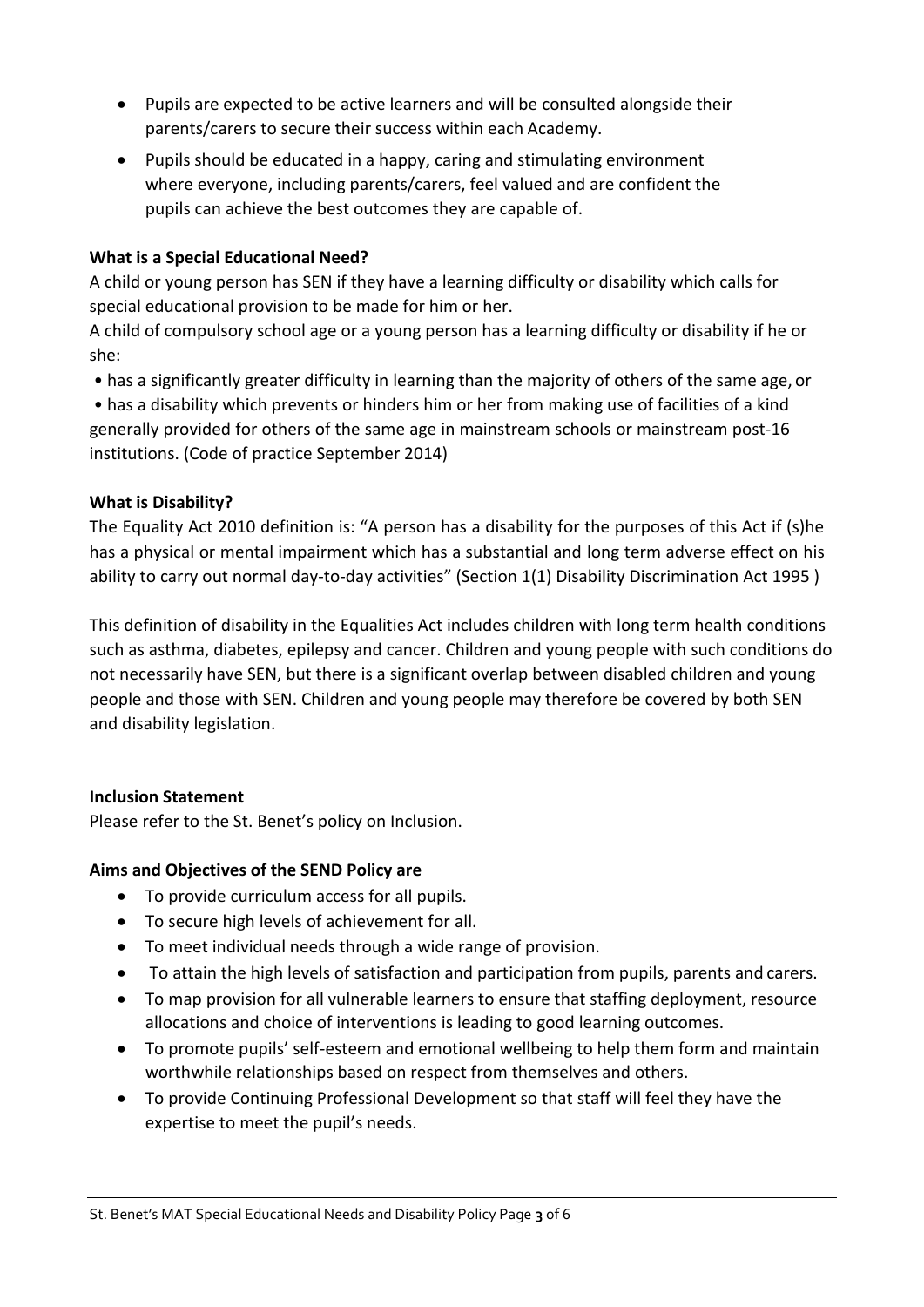• To work in a cooperative partnership with the Local Authority and other outside agencies to ensure a multi-professional approach is utilised for the best interests of vulnerable learners.

### **Whole Academy strategies to support pupils with SEND**

- Pupils will have access to Quality First teaching and Class and Subject teachers will be supported, where appropriate by teaching assistants who provide individual or group support dependent on the identified needs of the learner.
- The four-part graduated response introduced in the Code of Practice 2014 will be utilised to identify those pupils who need Additional SEND Support. The graduated response is a cycle of Assess, Plan, Do, and Review.
- Those pupils who have 'significantly greater difficulty in learning than the majority of others of the same age, or have a disability which prevents or hinders him or her from making use of facilities of a kind generally provided for others of the same age in mainstream schools or mainstream post-16 institutions' may have either a Statement of Special Educational Needs (prior to September 2014) or an Education, Health and Care plan (post September 2014). These pupils will have an Annual Review.

#### **Roles & Responsibilities**

All staff at Harleston CE Primary school have responsibility for implementing this policy and to maximising the achievements and opportunity of all pupils with SEND and vulnerable learners.

The Headteacher is responsible for ensuring the policy is implemented consistently and effectively. The progress and strategic decision which ensure pupil's reach their potential is the key responsibility of the Headteacher.

Progress of all pupils with SEND and vulnerable learners will be demonstrated through:

- The appointment of a SENDCo
- Analysis of the whole academy tracking system
- Consideration of the whole academy provision map
- Pupil progress meetings with individual teachers
- Regular meetings with the Special Educational Needs and Disabilities Coordinator (SENDCO)
- Discussions with parents/carers and pupils.

The Headteacher must ensure that the Academy publishes an Academy SEND Information Report on its website as set out in the Code of Practice.

The Headteacher and local governing body will delegate the day to day implementation of this policy to the Special Educational Needs and Disabilities Coordinator (SENDCO). This person will complete the following tasks in order to fulfil the Code of Practice 2014: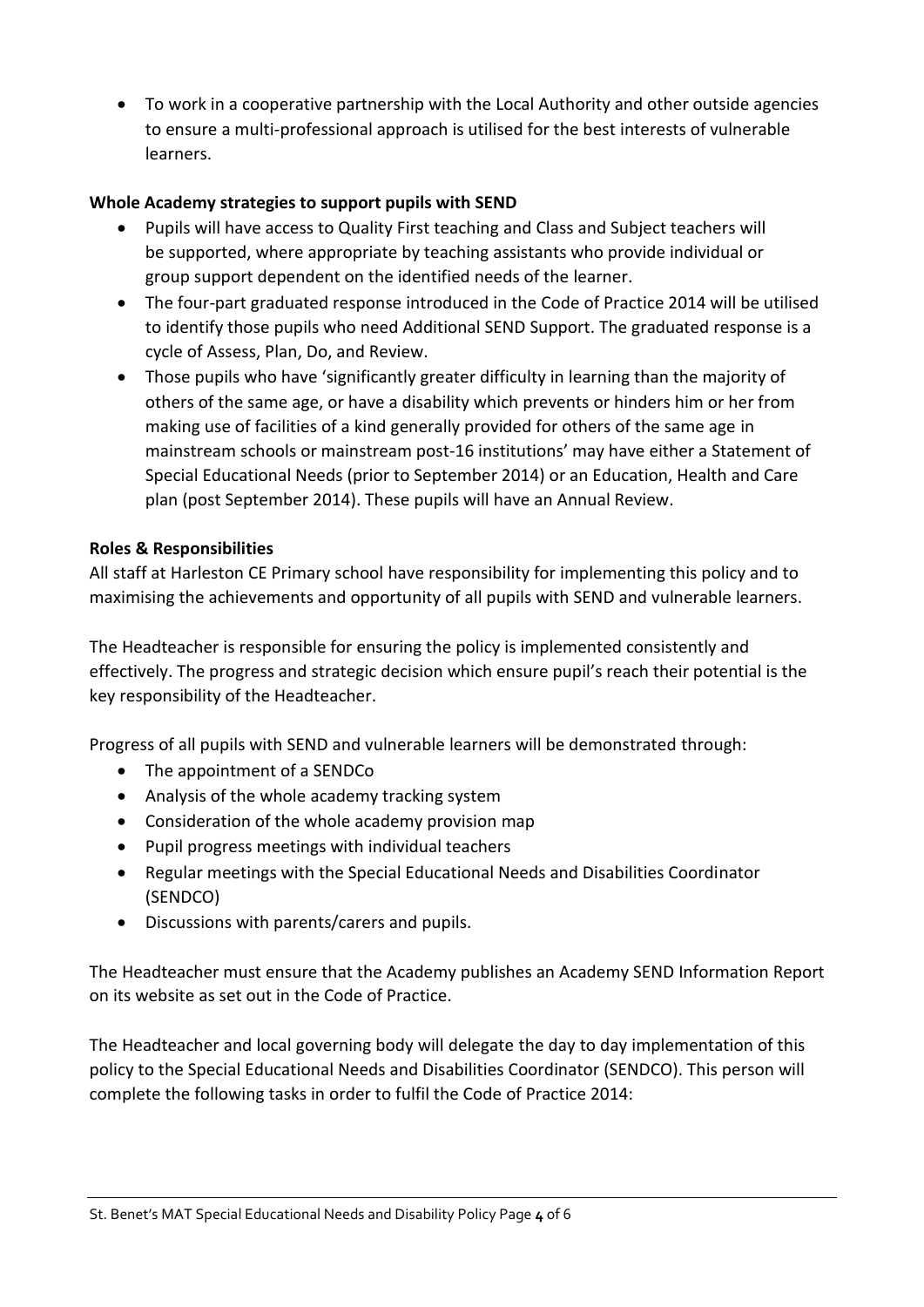- Develop a Provision Map which evidences the needs of all pupils with SEND and vulnerable pupils in the Academy.
- Coordinate provision for pupils with SEND.
- Liaise and advise class and subject teachers as necessary.
- Manage teaching assistants employed specifically to support pupils with SEND.
- Oversee the records of pupils with SEND
- Identify and then contribute to in-service training for staff within the school.
- In conjunction with the class/subject teacher liaise with the parents/carers.
- Coordinate the Annual Review for pupils with Statements of SEN or Education Health and Care plans.
- Monitor the Academy's system of Individual Education Plans or Pupil Passports.
- Liaise with the Academy Governors, keeping the link Governor up-to-date with key national and academy- based issues.
- Attend meetings or training specific to the role of SENDCO as appropriate.
- Liaise with visiting professionals who support the vulnerable learner.

The Class or subject teacher will in consultation with the SENDCO

- Agree which pupils are vulnerable learners.
- Identify which pupils are underachieving and need to have access to additional interventions but do not necessarily have SEN.
- Identify which pupils require additional support due to their special needs and therefore need a One Page Profile and Assess, Plan, Do and Review.
- Secure good teaching outcomes by providing Quality First teaching using differentiation as a standard classroom technique.
- Ensure pupils have access to appropriate support, including resources and staff, to ensure the barriers to learning are reduced.

# **Staff training**

All staffing appointments to support pupils with SEND and vulnerable learners will be carried out in accordance with Equal Opportunities legislation, employment law, safer recruitment and best practice. Staff training will be offered as needs are identified.

# **Partnership with Parents / Carers**

In line with the Code of Practice 2014 Parents/Carers are vital partners in the pupil's journey through their Academy life. There will be regular parents/carers consultation events which will bring the two parties together to ensure that their pupil's reaches their potential.

The new Code of Practice very much places the parents/carers and their child at the centre of the support and ensures their voices and opinions are heard in the partnership with the Academy. Parents/Carers are encouraged to speak directly to their child's class or subject teacher if any need arises.